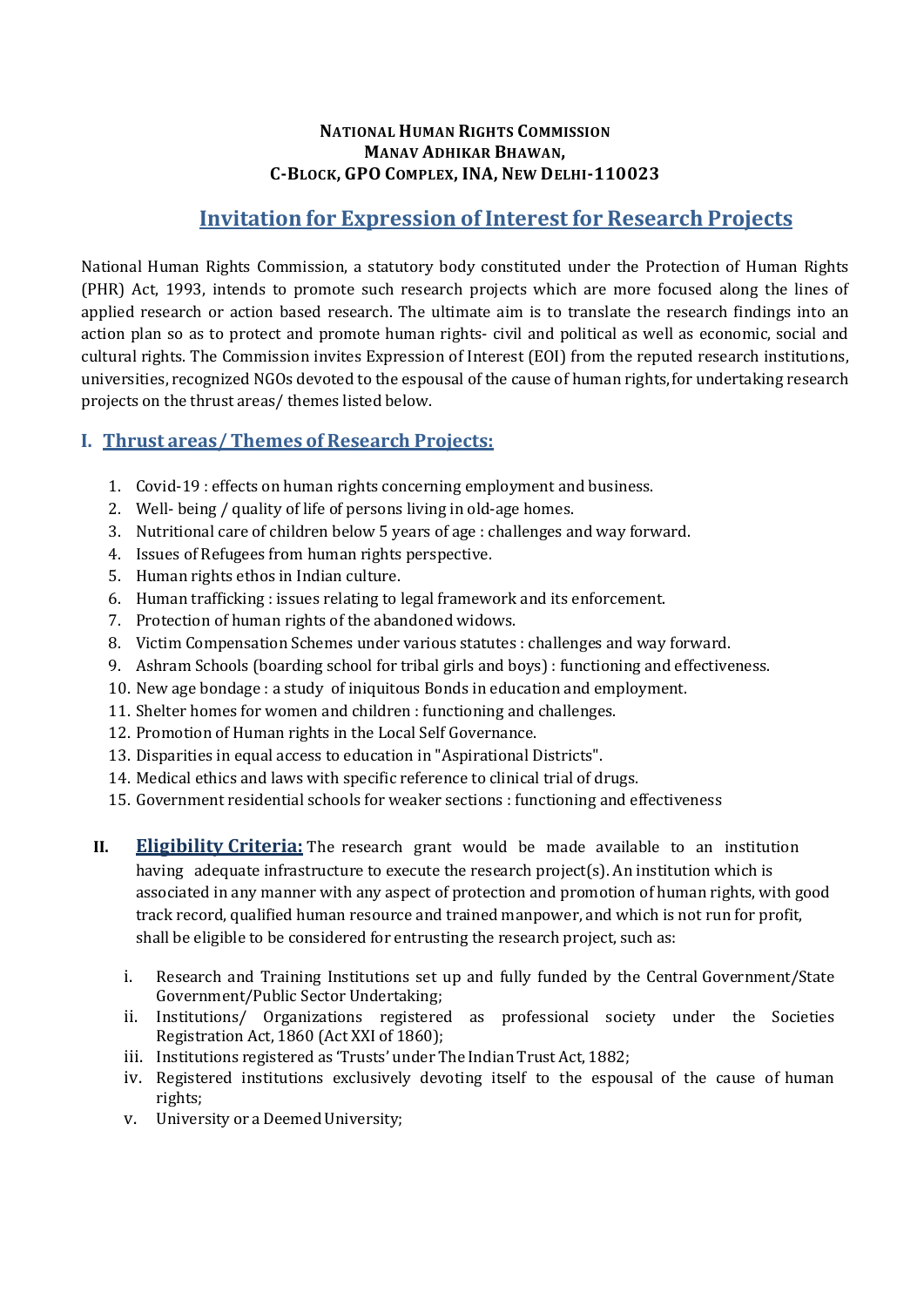- vi. College covered under Section 2 (f) and 12 B of the UGC Act, 1956;
- vii. Private college covered under Section 2(f) of the UGC Act, 1956 and affiliated to the university.

Note: In case of the institutions listed at S. Nos. (ii) to (iv) above, their eligibility for receiving assistance will be decided by the Competent Authority of the Commission after perusal/ consideration of their registration certificate, audited annual report and balance sheet of the last 3 years, etc.

- III. Procedure for Submission of Project Proposal: The procedure for submission of the Project Proposal as per the prescribed format, selection/ sanction of the project, release of grant and other conditions are given in the "GUIDELINES FOR SPONSORING RESEARCH PROJECTS", a copy of which is annexed herewith.
- IV. Date and Mode of Submission: The eligible institutions/ organizations may submit a soft copy of their research proposal in the prescribed format through email at  $\frac{d}{dr}$ -nhrc@gov.in latest by 24/01/ 2022 .

\*\*\*\*\*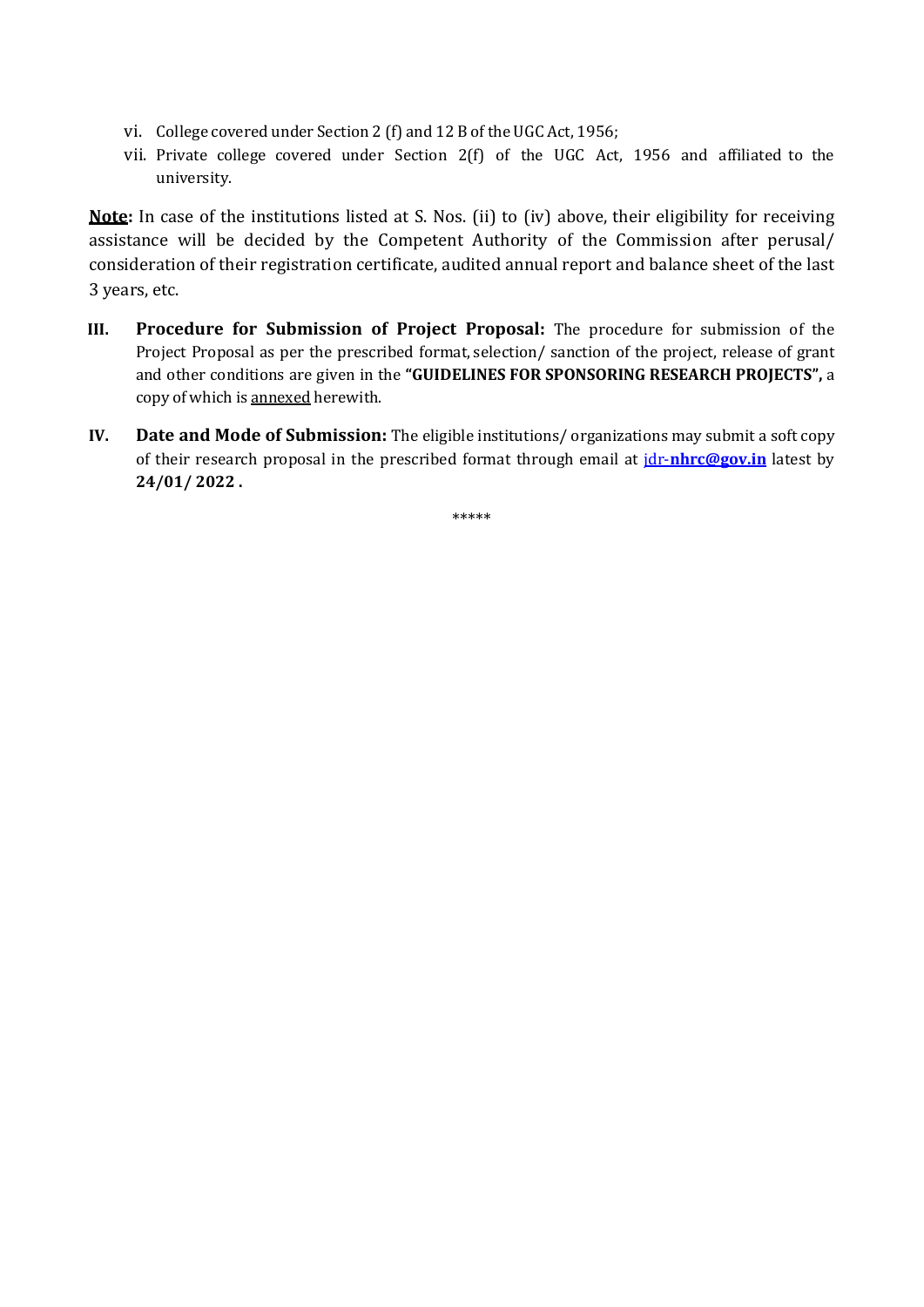# Annexure

# Guidelines for Sponsoring Research Projects

- 1. Introduction: The National Human Rights Commission sponsors research projects as per the provision under Section 12 of Chapter-III of the Protection of Human Rights Act, 1993 which mandates the Commission to undertake and promote research in the field of human rights. These guidelines for sponsoring the research projects to the research institutions/ organizations indicate their eligibility conditions, procedure for submission of research proposals, procedure for sanction of research projects, procedure for release of grant in installments, and other conditions of the financial assistance provided by the Commission for the research projects.
- 2. Aims and Objectives: The major objective of the scheme is to promote research in the field of human rights for developing and building knowledge and database of the issues of concern in the Commission which may also culminate in addressing those issues. The findings of the research would also be taken up as issues for organizing seminars, conferences, workshops and training programs by the Commission. Therefore, the Commission intends to promote such research projects which are more focused along the lines of applied research or action based research. The ultimate aim is to translate the research findings into an action plan so as to protect and promote human rights, civil and political as well as economic, social and cultural rights.
- **3. Thrust Areas/ Themes of the Research Projects:** The thrust areas/themes for undertaking the research in a particular year would be circulated to the prominent research institutions/universities/organizations working in the field of human rights and will also be simultaneously advertised through Commission's website/ daily newspaper/ research journal, etc.

# 4. Duration of the Research Project:

- i. The proposals may be submitted for both short-term and long-term research projects. The short-term projects would be for the duration of 3 to 6 months whereas the long-term project would be considered for duration of 6 to 12 months. The duration of short-term research projects may be extended by three months under exceptional circumstances only with the prior approval of the Commission.
- ii. The duration of long-term research projects may be extended by 3 to 6 months under exceptional circumstances only with the prior approval of the Commission.
- iii. The date of release of the 1st installment of the grant by the Commission would be considered as the effective date of commencement of the research project.
- **5. Quantum of Financial Assistance:** The limit of financial assistance for short-term and long-term projects would be as under:

| <b>Duration of Research Project</b>              | <b>Quantum of Financial Assistance</b> |
|--------------------------------------------------|----------------------------------------|
| Short Term project (upto the period of 6 months) | Upto Rs. 7.5 lakhs                     |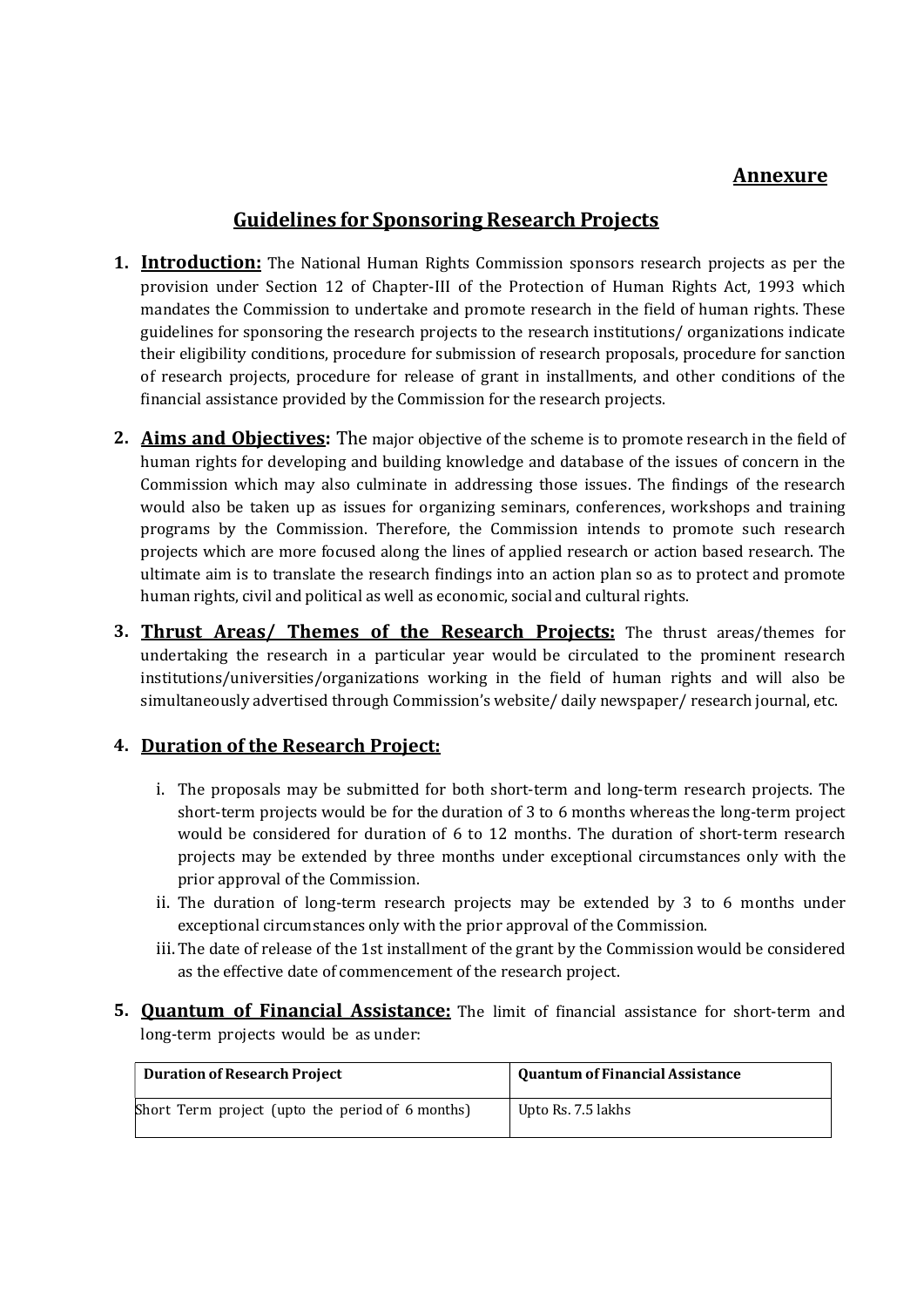| Long Term project (upto the period of 1 year) | Upto Rs. 15 lakhs |
|-----------------------------------------------|-------------------|
|                                               |                   |

Note: In special circumstances, especially when the study requires extensive fieldwork covering large geographical area, the above mentioned limit of the financial assistance may be suitably enhanced by the Commission on case to case basis.

- **6. Eligibility Criteria:** The research grant would be made available to an institution having adequate infrastructure to execute the research project(s). An institution which is associated in any manner with any aspect of protection and promotion of human rights, with good track record, qualified human resource and trained manpower, and which is not run for profit, shall be eligible to be considered for entrusting the research project, such as:
	- i. Research & Training Institutions set up and fully funded by the Central Government/State Government/Public Sector Undertaking;
	- ii. Institutions/Organizations registered as professional society under the Societies Registration Act, 1860 (Act XXI of 1860);
	- iii. Institutions registered as 'Trusts' under The Indian Trust Act, 1882.
	- iv. Registered institutions exclusively devoting itself to the espousal of the cause of human rights;
	- v. University or a Deemed University;
	- vi. College covered under Section 2 (f) and 12 B of the UGC Act, 1956;
	- vii. Private college covered under Section 2(f) of the UGC Act, 1956 and affiliated to the university.

Note: In case of the institutions listed at S. Nos. (ii) to (iv) and (vii) above, their eligibility for receiving assistance will be decided by the Competent Authority of the Commission after perusal/ consideration of their registration affiliation certificate, audited annual report and balance sheet of the last 3 years, etc.

- 7. Procedure for the Submission of Research Project Proposal: The procedure for the submission of project proposal is mentioned below:
	- i. The institution seeking financial assistance should submit the proposal as per the prescribed format (See Annexur-I).
	- ii. The financial details should include details in respect of various expenditure heads including remuneration to the research staff, cost of travel with boarding/ lodging during field visits, cost of computer hiring or data processing, stationery and printing cost, telephone and postage charges, overhead costs, etc.
	- iii.No financial assistance is given for procurement of equipment/ furniture including computer hardware/ scanner/ printer/ telephone/ Fax/ photocopier, etc.
	- iv. The proposal should be forwarded by the Head of the Institution/ Organization. (see proforma at Annexure-II)
	- v. The proposal shall be submitted along with the requisite documents. Incomplete proposal shall not be entertained and will be out rightly rejected.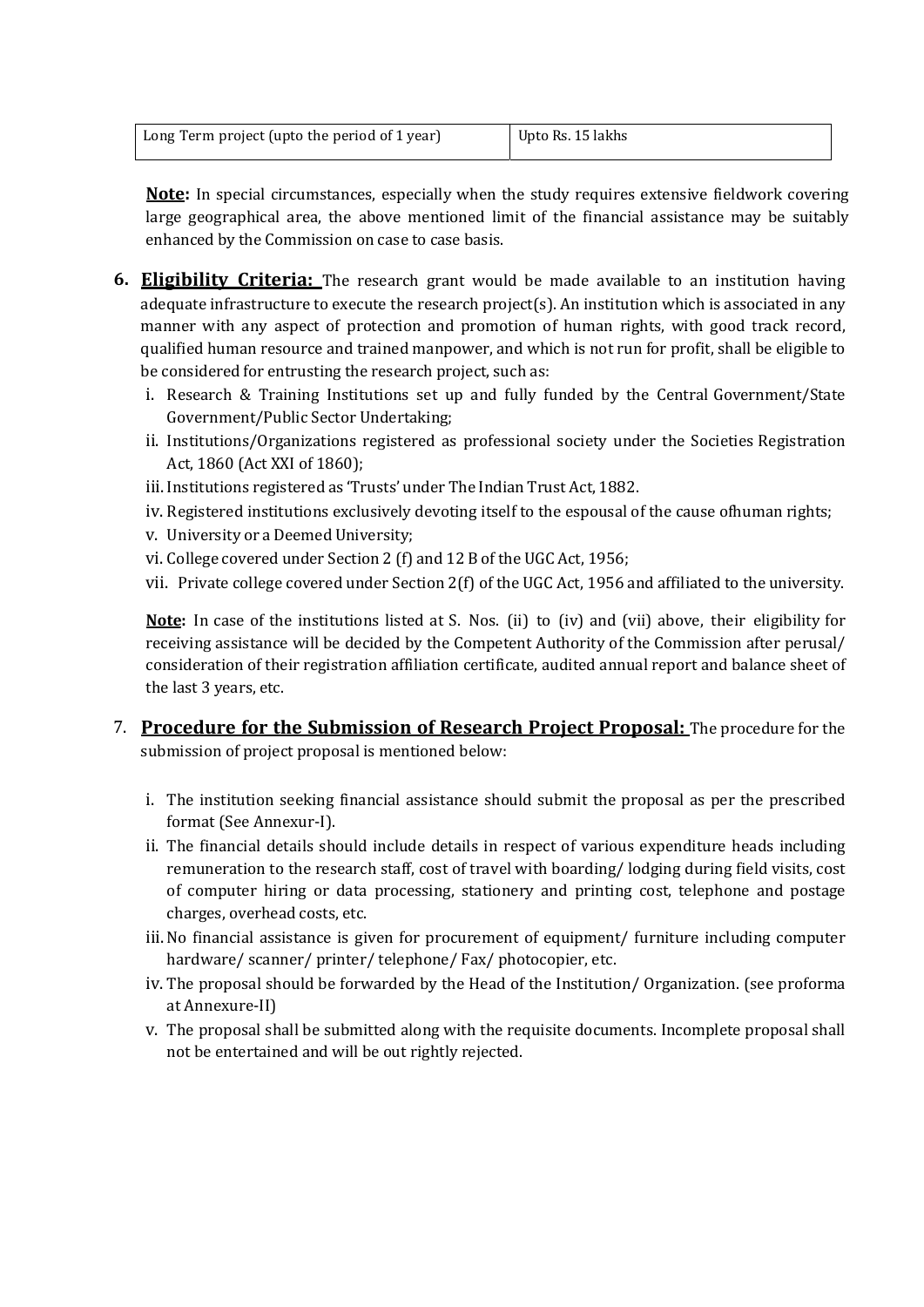### 8. Procedure for Selection/ Sanction of the Project

- i. The project proposal submitted to the Commission will be scrutinized and, if need be, the Commission may call for any clarification from the Principal Investigator or he may be asked to make a presentation before the Commission for which no TA/DA would be paid to him.
- ii. During the presentation on the research proposal, the Principal Investigator may be suggested to make the desired changes/modifications and after receipt of the revised proposal duly incorporating the suggested changes, the Commission may onside to approve the proposal.
- iii.The decision of the Commission to accept or not accept the proposal would be subject to viability of the project and availability of funds. However, the decision of the Commission either way, i.e., to sanction or not sanction the project would be final, without prejudice.
- iv. A Sanction Letter together with the Terms of Reference (ToR) would be issued after approval of the project which would indicate:
	- a. Title and objectives of the study
	- b. Research methodology
	- c. Coverage area of the study
	- d. Duration and schedule for completion of the study.
	- e. Outline of the tasks to be accomplished and the outcome expected from the study
	- f. Budget, release of grant in installments and other conditions of assistance, etc.
- v. The institutions receiving the assistance would be required to complete the formalities as per the ToR/ Sanction Letter.
- vi. The amount of assistance would be released in favour of the institution/ organization and not to the Principal Investigator.

## 9. Procedure for the Release of Grant

- i. A separate bank account solely for the purpose of the research project has to be opened in any Bank which is to be operated jointly by the Principal Investigator and any other person nominated by the Institution. The funds will be released into this account by NHRC. However, if any institution is not in a position to open a separate bank account for the research project due to any justified reason, then the funds will be released in the existing bank account of the Institution duly intimated by the latter to NHRC.
- ii. The sanctioned amount shall be released in three (3) installments as per the procedure given below:
	- a. The first installment of the grant comprising 40% of the total sanctioned amount by the Commission would be released after receipt of the request for its release and particulars of the bank account opened for the purpose of the research project.
	- b. The second installment of the grant comprising 40% of the total sanctioned amount by the Commission would be released after receipt of the progress report, utilization certificate in respect of the first installment together with the item wise statement of expenditure duly certified by the Head of the Institute/ Organization.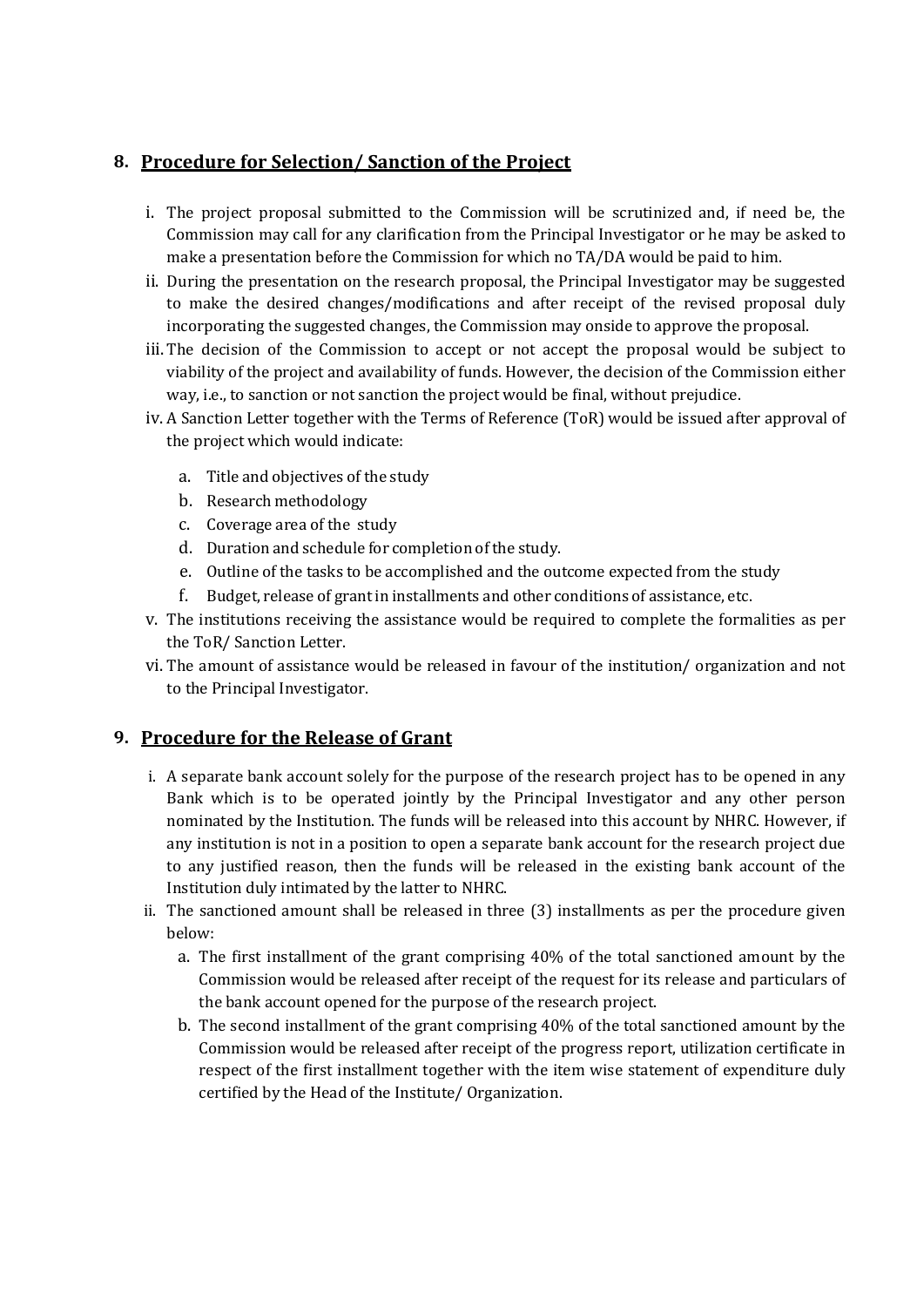c. The last and final installment, i.e., remaining 20% of the total sanctioned amount, may be taken by the Principal Investigator from the Institute's own resources, which would be reimbursed by NHRC on completion of the following requirements

Note: Receipt of the project report and its acceptance by the Commission. In case there is any shortcoming in the project report, the third installment would be withheld till such time the same is addressed properly to the satisfaction of the Commission.

- iii. Receipt of five hard bound copies of the project report along with a soft copy in the 'Word' and 'PDF' format. Utilization Certificate and head-wise statement of expenditure of the total amount spent together with bills/ receipts/ vouchers in original. (See Annexure-III)
- iv. Statement of the bank account/ ledger account from beginning to end and refund of the amount credited towards interest:
	- a. The amount to be spent according to the approved heads/items within the approved allocation mentioned in the sanction letter/ ToR. However, the institution may re-appropriate expenditure from one sub-head to another, subject to a maximum of 15% in either case within the overall sanctioned amount. Prior approval in such cases is not necessary. All such reappropriation, however, should be reported to the Commission.
	- b. The financial assistance is not available for incurring any capital expenditure. The books & journals acquired by the Principal Investigator from the grant for the Research Project must be deposited to the NHRC or to the Institution's/ organization's departmental library after completion of the Project Travel and Field Work. The amount allocated under the head travel/ field work is to be utilized for the data collection and collection of other information such as documents, visits to libraries, etc., within the general scope and sphere of the ongoing project. This should not be used for attending conferences, seminars, workshops, training courses, etc. The PI may travel by the mode of transport as per his entitlement in the Organization/ Institution restricted to the allocation under the concerned head. Foreign travel is not allowed under this scheme.
	- c. Institutional Overheads: The institution will provide the required infrastructure facilities like office accommodation, furniture, computer, library, communication facilities, secretarial services, etc. The overheads for providing these facilities will be normally 5% to 10% of the project cost.
- 10. **Interim Progress Reports:** The Principal Investigator would be required to submit the interim progress reports at regular intervals to the Commission. If need be, s/he may be required to make a presentation before the Commission on the progress of work.

### 11.Changes in the Terms of Reference(TOR)

- i. No change should be made in the Terms of Reference of sanction without prior approval of the Commission. The Principal Investigator will report to the Commission about the changes, if any, he intends to make in the TOR of the research project.
- ii. The Principal Investigator of the project proposals should not be changed without the prior approval of the Commission. However, if the Principal Investigator associated with the project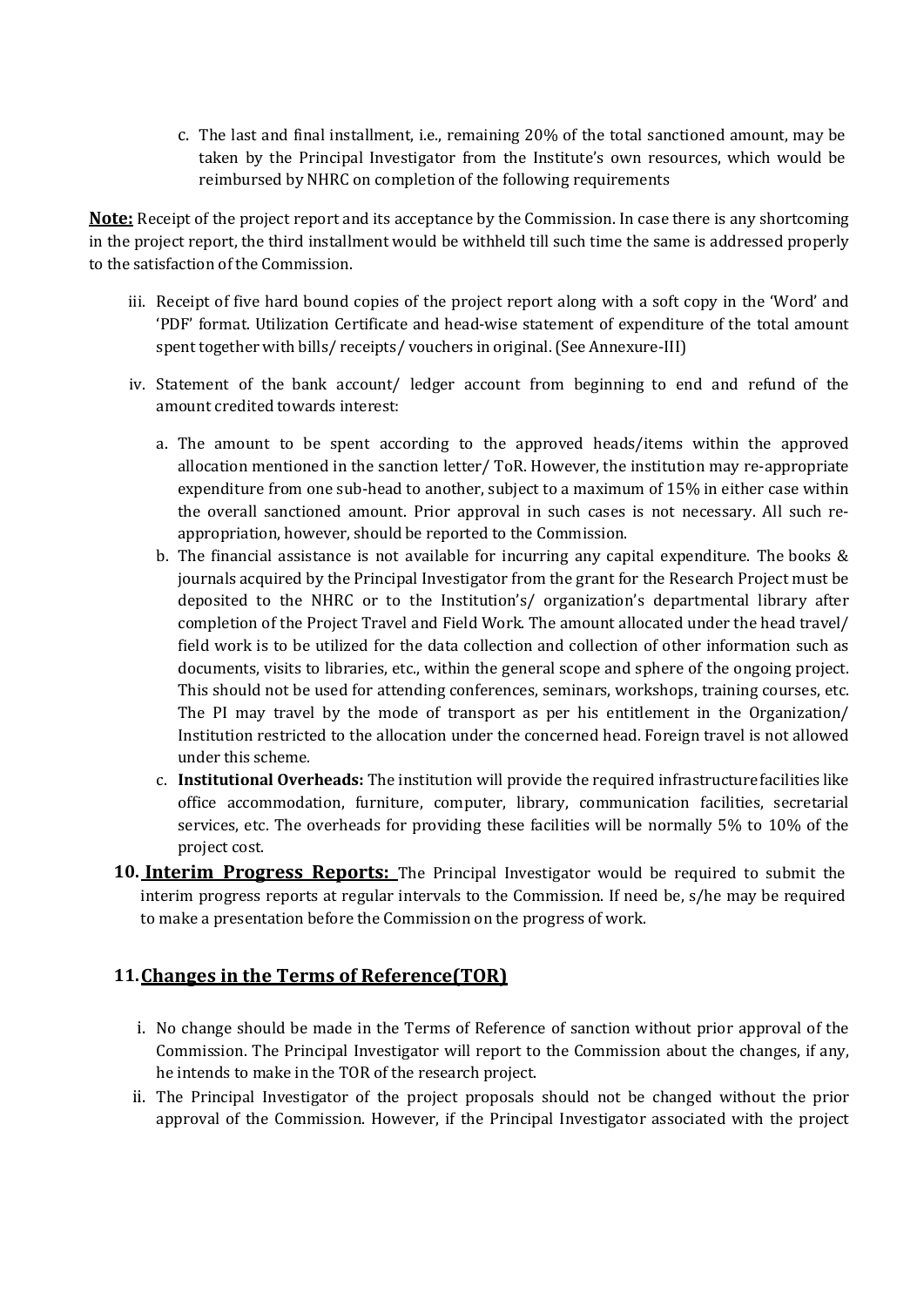leaves the Institution/ Organization at any stage after the commencement of the research study, the project may be continued by appointing a new Principal Investigator by the institute, with prior approval of the Commission. Such request should, however, be timely sent to the Commission.

iii. If the Principal Investigator/ Institution fails to complete the project as per the ToR, the institution will be debarred from receiving the financial assistance under the scheme and an appropriate action will be initiated as deemed fit by the Commission.

### 12..Submission of the Project Report

- i. Upon completion of the research study, the Principal Investigator would prepare and submit a draft report to the Commission.
- ii. Principal Investigator may be asked by the Commission to make a power point presentation on the report before the Commission. The observations/ suggestions given during the course of presentation and subsequent discussion may be taken into account in finalizing the report.
- iii. The final report of the project will be submitted by the Principal Investigator after incorporating the comments/ suggestions made by the Commission on the draft report. The reasons for nonacceptance of the comments/ suggestion, if any, should be properly explained to the Commission.
- iv. The Principal Investigator/Institution may be required to send the primary data collected along with the particulars of respondents, if asked by the Commission.
- v. The financial support under the Scheme provided by the Commission shall be duly acknowledged on all documents produced and prominently displayed with a disclaimer as given below:
	- a. ACKNOWLEDGEMENT: "This study was carried out with the financial support of National Human Rights Commission, India, and conducted by [Name of the organization with address]."
	- b. DISCLAIMER: "The Organization [name to be mentioned] has received the financial assistance under the Research Scheme of National Human Rights Commission, India to prepare this report. While due care has been exercised to prepare the report using the data from various sources, NHRC does not confirm the authenticity of data and accuracy of the methodology to prepare the report. NHRC shall not be held responsible for findings or opinions expressed in the document. This responsibility completely rests with the Institute [Name to be mentioned]".

#### 13.Copyright and Dissemination of Research Report

- i. **COPYRIGHT:** NHRC would have the intellectual property right for all the research studies outsourced. Prior permission of the Commission would be necessary before such study reports could be published by the Principal Investigator/Institution/Organization concerned.
- ii. The soft copy of the study shall be put on the NHRC website for the purpose of dissemination of the study report. Further, the Commission may also grant permission for its publication in any form, i.e., Book/ Journal/ Newspaper, etc.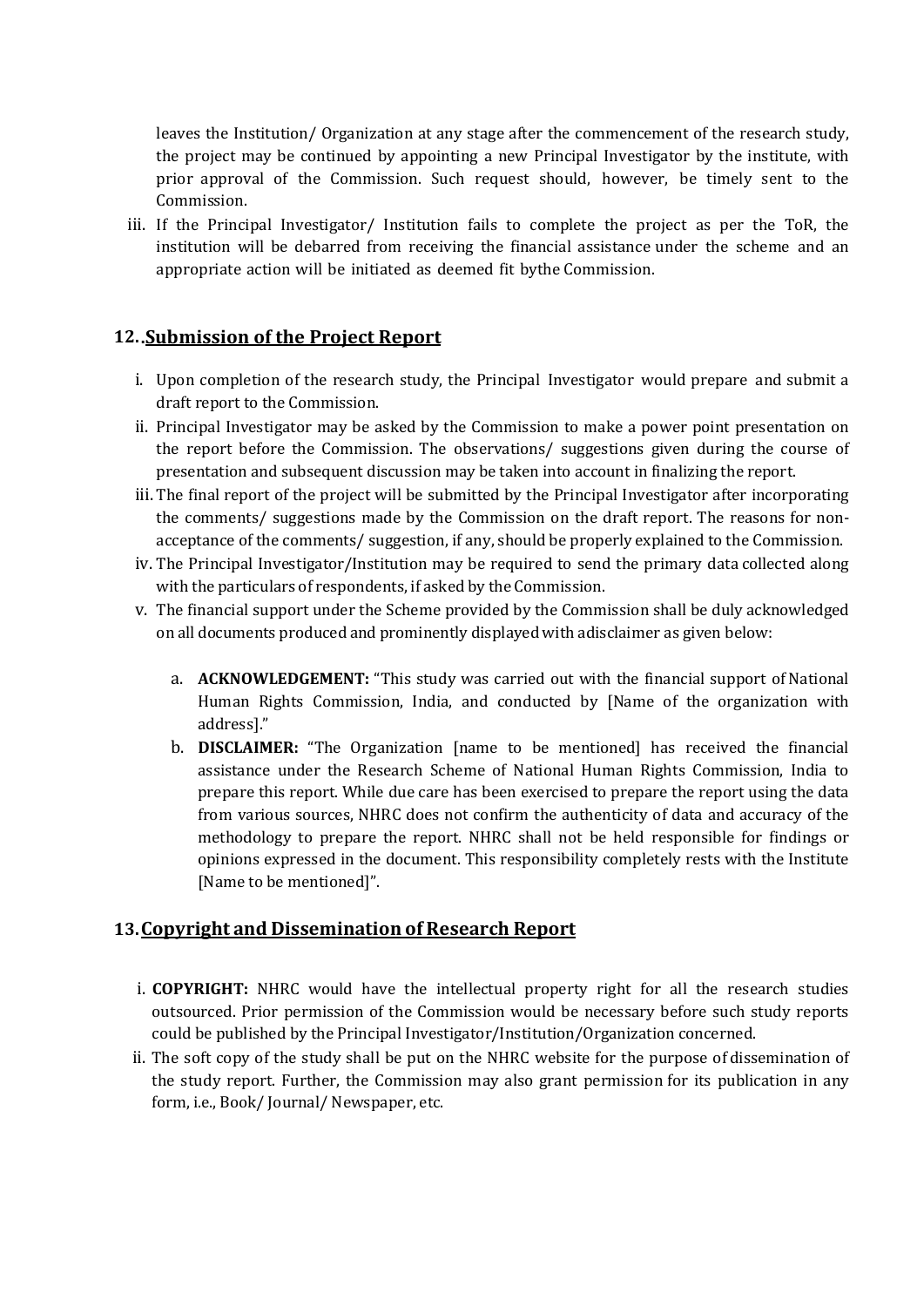### 14. Settlement of the Project account

- iii. The Principal Investigator/ Institution is required to settle the project account immediately on completion of the project. In case the balance grant, if any, is not claimed within six months from the date of completion of the project, the same will lapse and no representation will be entertained on this behalf.
- iv. In case a separate bank account has been opened solely for the purpose of the research project, the same shall be closed after completion and settlement of the research project and the unutilized balance, if any, shall be refunded forthwith to the Commission.

#### 15.Other Conditions of Grant

- i. The Research proposal and final report should either be in English or Hindi.
- ii. The Project Account will be open for scrutiny by the NHRC or its representatives at any time.
- iii. The Principal Investigator/ Co-Investigator of the project will not accept any financial assistance from any other source(s) for the same project assigned under the scheme by NHRC.
- iv. The persons engaged in the research project shall not be treated as the employee of the Commission in any manner.
- v. There should not be any duplication/overlapping with the evaluation studies carried out by any Government Agency or any Institution/ Organization/ NGO.
- vi. The Principal Investigator will consult NHRC on the final methodology including the schedule/questionnaire etc to be adopted, keeping in view the objectives of the study before commencing the work of primary data collection.
- vii. The Institution or the Principal Investigator or his research staff associated with the project shall not share the data collected for the assigned research study with any other person/organization without the prior approval of the Commission. The research study shall not be used by the Principal Investigator or his research associates or anybody else for the preparation of any doctoral thesis/ dissertation or for attainment of any other degree/ diploma or publication(s) without the prior approval of the NHRC.
- viii. In case of non compliance of terms and conditions as laid down in the sanction letter, or in case of the unsatisfactory progress of the work, the project may be cancelled and the institute will have to return the entire money along with the interest earned. The concerned organization will have to bear all responsibilities regarding any discrepancy and irregularity in the funding w.r.t. the sanctioned project.

\*\*\*\*\*\*\*\*\*\*\*\*\*\*\*\*\*\*\*\*\*\*\*\*\*\*\*\*\*\*\*\*\*\*\*\*\*\*\*\*\*\*\*\*\*\*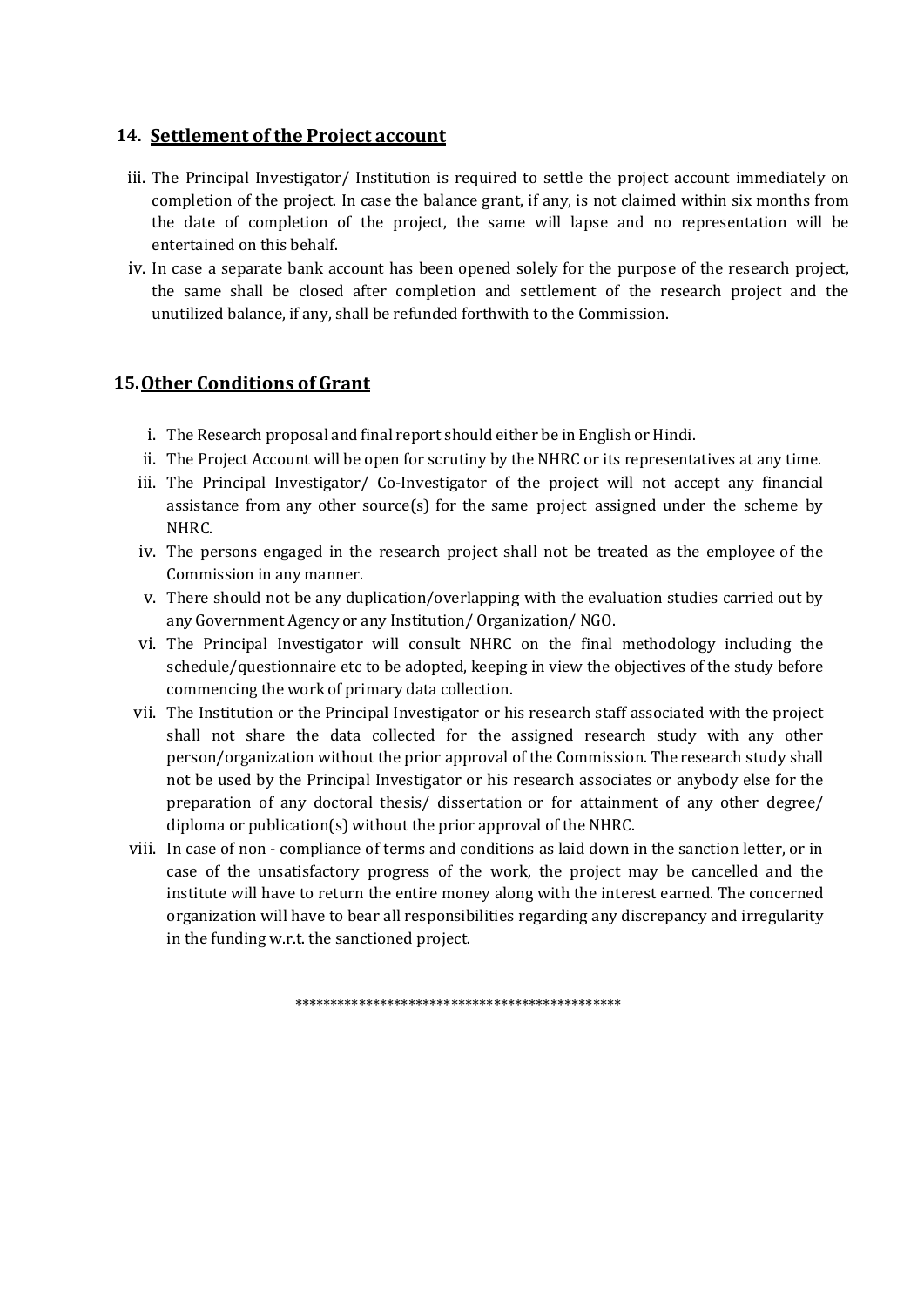#### PART-A: FORMAT FOR SUBMISSION OF PROPOSAL FOR RESEARCH PROJECT

- 1. Theme of the Research Project:
- 2. Topic of the Research Project:
- 3. Name and address of the Institution where the research project will be undertaken: (Please also mention the name of affiliating University in case of college).
- 4. Category of the Institution (Please tick mark the applicable category from the following):
	- i. A research institution set up and fully funded by the Central Government/State Government/Public Sector Undertaking;
	- ii. An institution/organization/NGO registered under the Societies Registration Act, 1860 (Act XXI of 1860) or Indian Trust Act 1882.
- iii. A registered institution exclusively devoting itself to the espousal of the cause of human rights;
- iv. A UGC approved University/ Deemed University (Preference will be given to NAAC accredited University)
- v. College covered under Section 2(f), and 12(B) of the UGC Act, 1956.
- 5. Details of the Principal Investigator:

| Name                                                                                        |  |
|---------------------------------------------------------------------------------------------|--|
| Designation                                                                                 |  |
| Date Of Birth                                                                               |  |
| Qualification                                                                               |  |
| Office Address                                                                              |  |
| Contact Number & Email Id                                                                   |  |
| Area Of Specialization                                                                      |  |
| Experience Of The Principal Investigator                                                    |  |
| <b>Teaching Experience</b>                                                                  |  |
| Research Experience                                                                         |  |
| Year Of Award of Doctoral Degree                                                            |  |
| Title Of Thesis For Doctoral Degree                                                         |  |
| List Of Publication (S) : Papers And Books Published<br>and/or Accepted During Last 5 Years |  |

#### Note – Similar details to be given in respect of Co-Investigator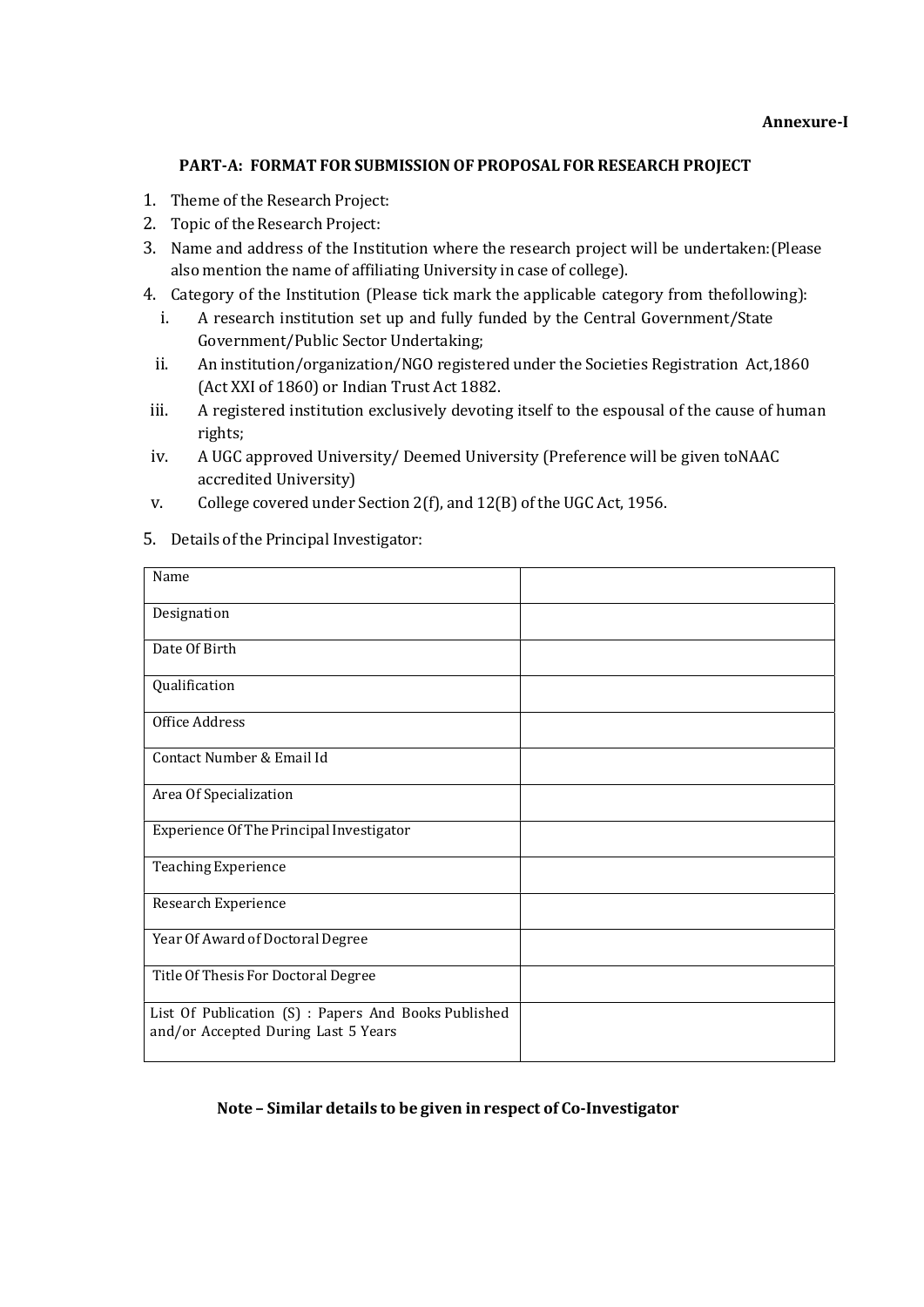#### PART-B: PROPOSED RESEARCH PROJECT

| ii. Literature survey/review of research and development on the subject |
|-------------------------------------------------------------------------|
|                                                                         |
|                                                                         |
|                                                                         |
| 3. Objectives and scope of study:                                       |
|                                                                         |
|                                                                         |
|                                                                         |
|                                                                         |
|                                                                         |
| i.                                                                      |

| Items/heads | <b>Estimated Expenditure</b> |  |
|-------------|------------------------------|--|
|             |                              |  |
|             |                              |  |

ii. Whether the Institution/PI has received financial support for any research study/ project earlier from the NHRC. If so, please indicate the details.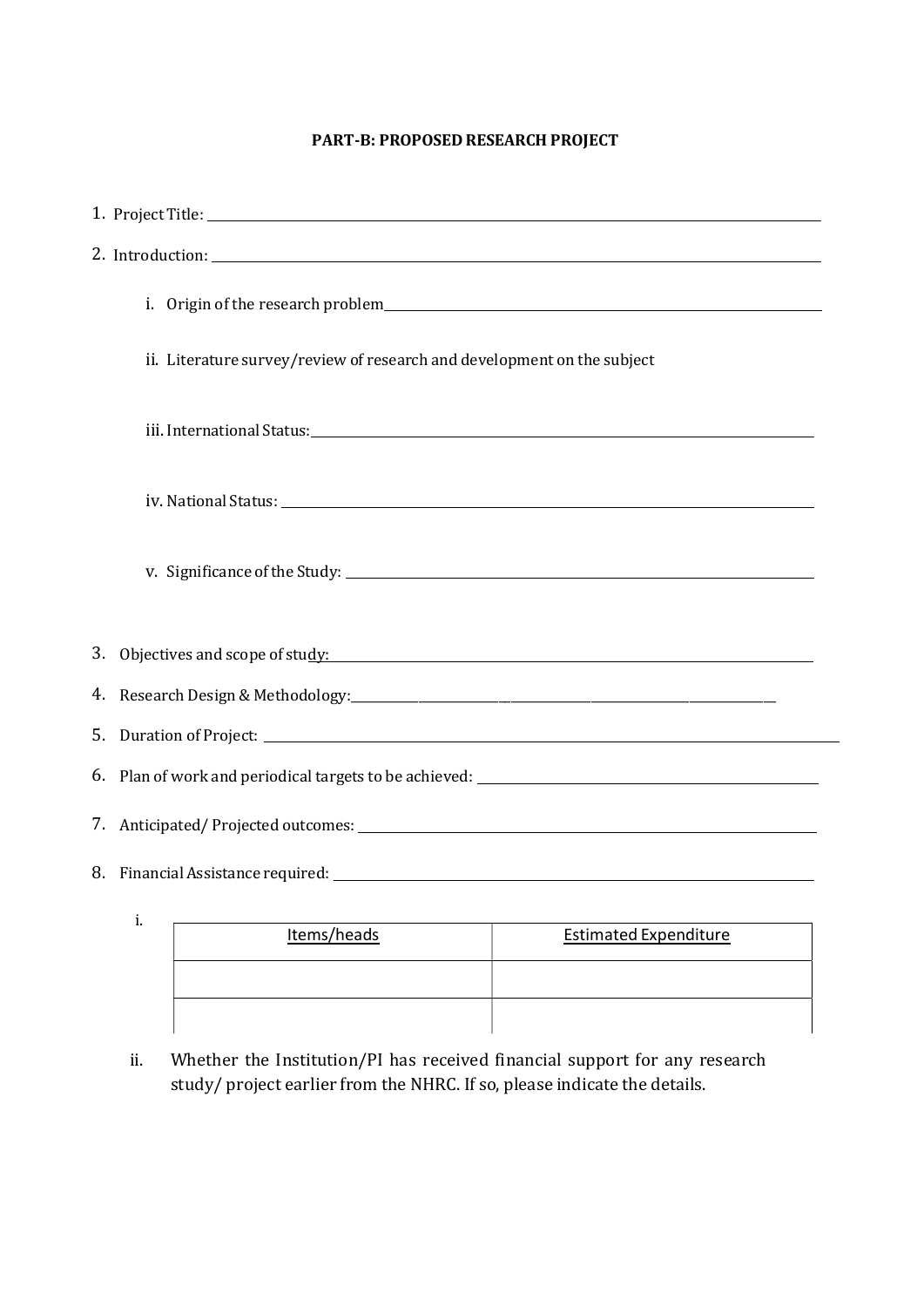9. List of the projects completed or ongoing with the P.I.:

| <b>S.NO.</b> | Name of the<br>Project/funded theProject<br>by | Duration of | Date<br>Οf<br>commencement<br>of the Project | Date of<br>completion |
|--------------|------------------------------------------------|-------------|----------------------------------------------|-----------------------|
|              |                                                |             |                                              |                       |

10. Institutional and department facilities available for the proposed work:

- i. ……………………… ii. ………………………. iii. ………………………. iv. ………………………. v. ………………………..
- 11. Any other information in support of the proposal which may be helpful in evaluation:

Date - Name and Signature

Place - Place - Principal Investigator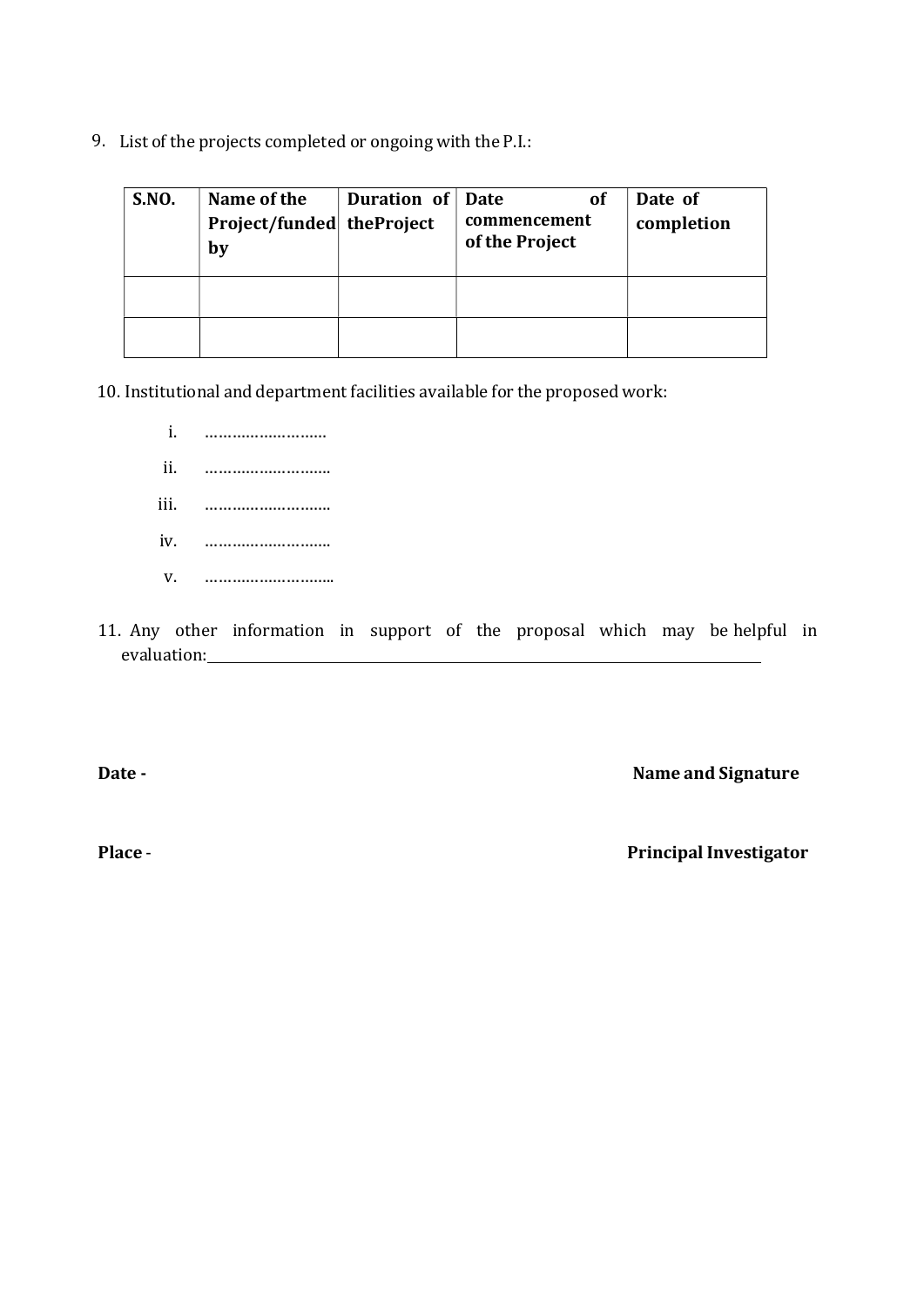# Annexure – II

### FORWARDING LETTER

Address/ ph / fax no & email id:

Dated:

To, The Joint Secretary, National Human Rights Commission, Manav Adhikar Bhawan, C-Block, GPO Complex, INA, New Delhi-110023

### Subject: Proposal for undertaking/conducting a research study/project on ...........................

Sir,

 I am glad to forward herewith a proposal for undertaking/ conducting a research study/project on………….at a total cost of Rs…………The research study/ project is proposed to be completed over a period of…………..months/ years. Mr. / Ms. / Dr. who is working as………..in this institution w.e.f. ……………. will be the Principal Investigator for this research project.

2. I certify that this institution will provide all the facilities and infrastructure for the completion of the research study/ project and undertake as follows:

- a. The University/ College/ Institution is approved under………. (Please mention applicable Section/ Act) and is fit to receive grants from the Central/ State Government and other funding agencies.
- b. The organization agrees to abide by all the terms & conditions, guidelines of the Scheme, and any subsequent revision/ changes therein.
- c. The project shall be completed within the stipulated period. If the Commission is not satisfied with the progress of the research project, it may terminate the project immediately and ask for the refund.
- d. The basic facilities such as Computer/ required software/ library/ telephone/ fax/ photocopier, etc., will be provided by the institution. However, the operational cost for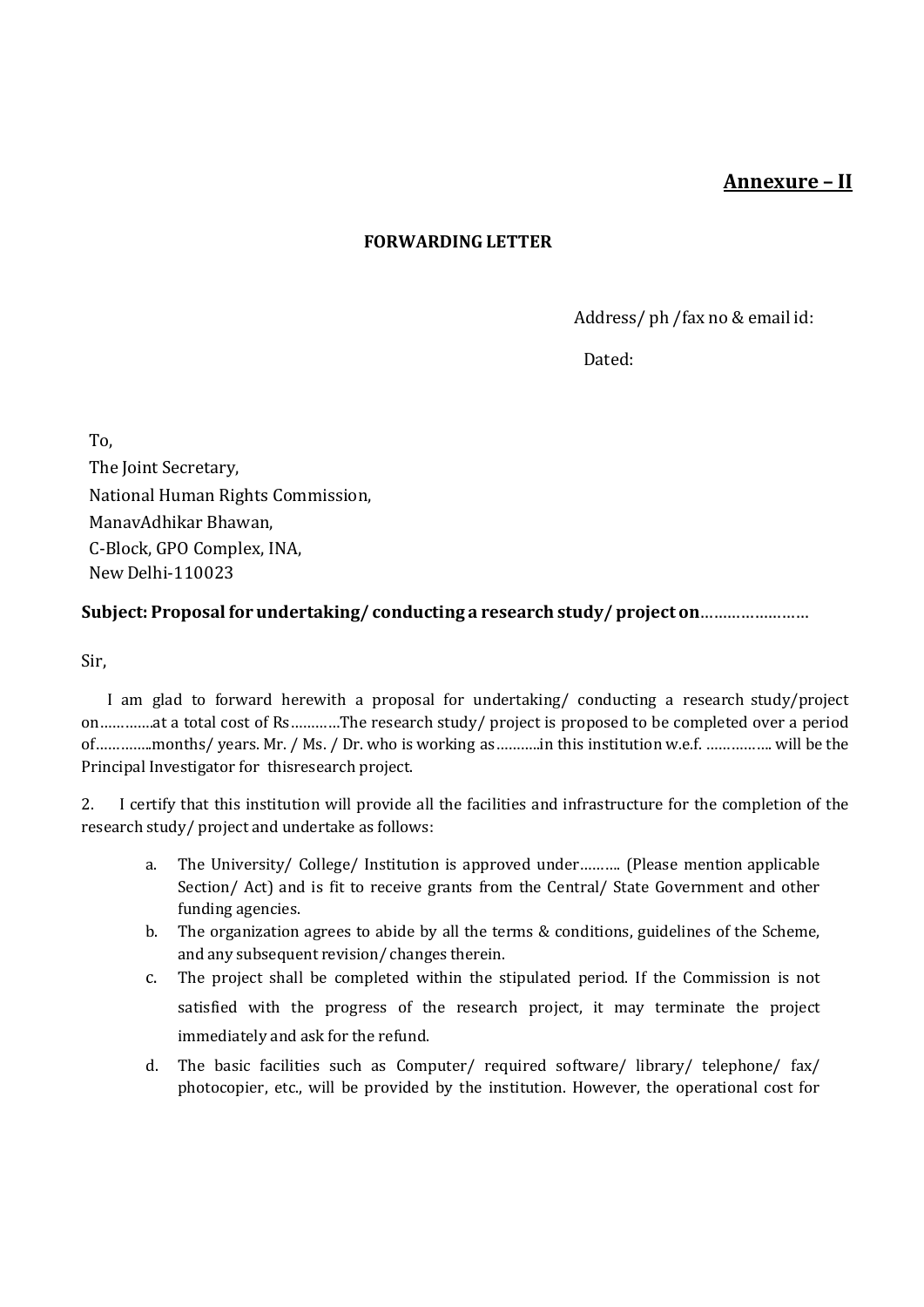these facilities/ activities will be met from the institutional charges sanctioned under the Project.

- e. This proposal or other similar proposal has been submitted to any other agency/ Department for funding / the proposal has also been submitted to for partial funding up to Rs. …….. lakhs (Strike out which ever not applicable).
- f. The Principal Investigator will continue to work in the institution till the completion of the study/ project. In case the Principal Investigator leaves without completing the project, the institution will take full responsibility to complete the project as per the existing terms and conditions.
- g. The institution will take full responsibility for monitoring the progress of the research study/project, sending progress reports and utilization certificates, etc. in the prescribed formats and ensuring proper and timely implementation.
- h. The institution will take full responsibility to ensure that the research projects will be original and without any plagiarism.
- i. It is also certified that our institution has not been blacklisted by any authority/Central/State Government /NGO, etc.
- 3 It is requested that the project proposal may be considered favorably for providing financial assistance of Rs……………
- 4. Details of documents enclosed are given in the attached Check-list.

Signature of the Head of the Institution

Name of the Head of the Institution & Stamp